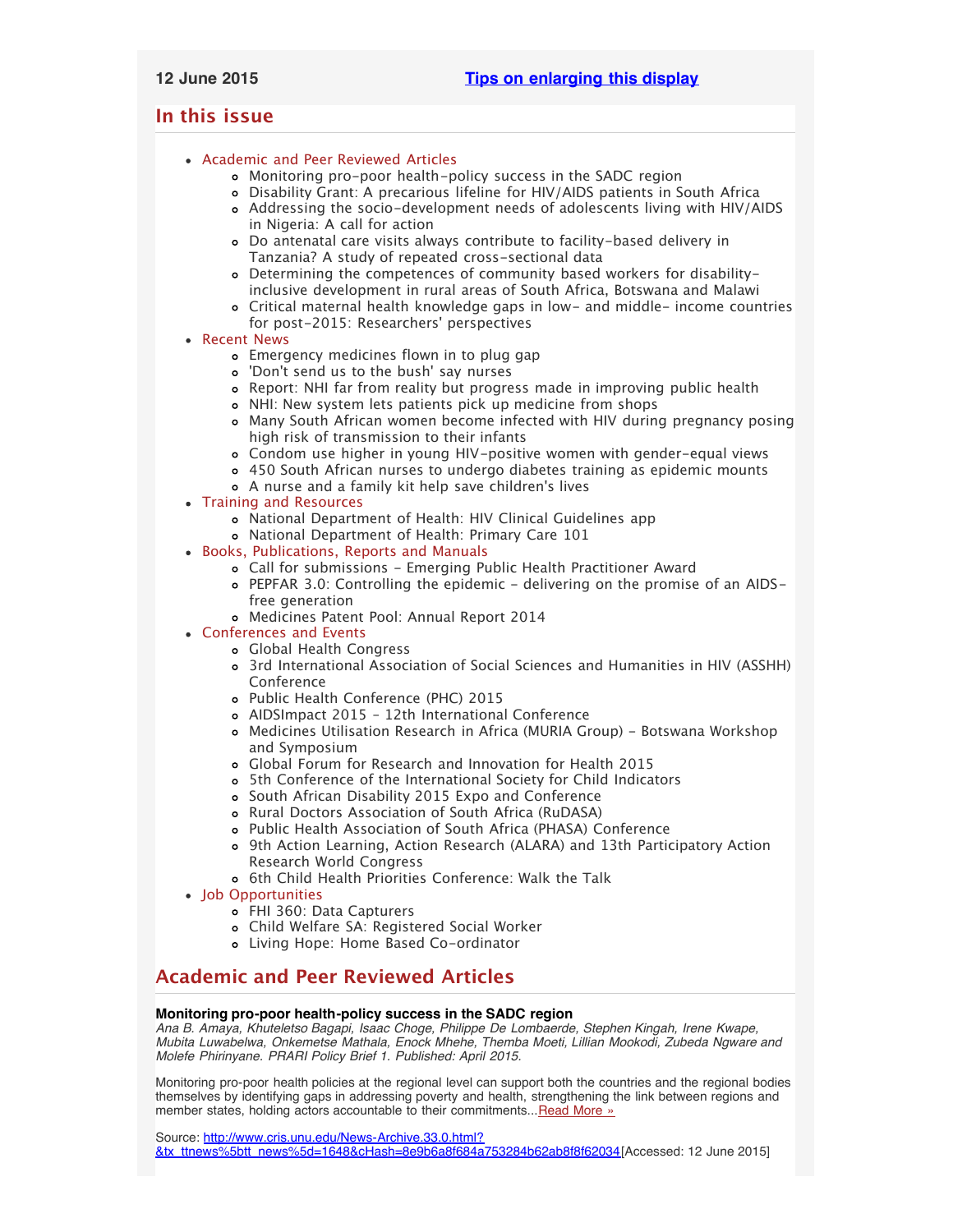### <span id="page-1-0"></span>**Disability Grant: A precarious lifeline for HIV/AIDS patients in South Africa**

*Veloshnee Govender, Jana Fried, Stephen Birch, Natsayi Chimbindi, Susan Cleary. BioMed Health Services Research. Published: 9 June 2015.*

In South Africa, HIV/AIDS remains a major public health problem. In a context of chronic unemployment and deepening poverty, social assistance through a Disability Grant (DG) is extended to adults with HIV/AIDS who are unable to work because of a mental or physical disability... [Read More »](http://link.springer.com/article/10.1186%2Fs12913-015-0870-8#page-1)

Source: [http://link.springer.com/article/10.1186%2Fs12913-015-0870-8#page-1\[](http://link.springer.com/article/10.1186%2Fs12913-015-0870-8#page-1)Accessed: 12 June 2015]

### **[back to top](#page-0-2)**

### <span id="page-1-1"></span>**Addressing the socio-development needs of adolescents living with HIV/AIDS in Nigeria: A call for action**

*Morenike O Folayan, Morolake Odetoyinbo, Brandon Brown, Abigail Harrison. African Journal of Reproductive Health. Published: September 2014.*

The widespread use of antiretroviral therapy and remarkable success in the treatment of paediatric HIV infection has changed the face of the Human Immunodeficiency Virus (HIV) epidemic in children from a fatal disease to that of a chronic illness... [Read More »](http://www.bioline.org.br/pdf?rh14065)

Source: [http://www.bioline.org.br/pdf?rh14065\[](http://www.bioline.org.br/pdf?rh14065)Accessed: 12 June 2015]

#### **[back to top](#page-0-2)**

## <span id="page-1-2"></span>**Do antenatal care visits always contribute to facility-based delivery in Tanzania? A study of repeated cross-sectional data**

*Seung-Ah Choe, Jinseob Kim, Saerom Kim, Yukyung Park, Siril Michael Kullaya, Chang-yup Kim. Health Policy and Planning. Published: 6 June 2015.*

There is a known high disparity in access to perinatal care services between urban and rural areas in Tanzania. This study analysed repeated cross-sectional (RCS) data from Tanzania to explore the relationship between antenatal care (ANC) visits, facility-based delivery and the reasons for home births in women who had made ANC visits. [Read More »](http://heapol.oxfordjournals.org/content/early/2015/06/05/heapol.czv054.full.pdf+html)

Source: [http://heapol.oxfordjournals.org/content/early/2015/06/05/heapol.czv054.full.pdf+html\[](http://heapol.oxfordjournals.org/content/early/2015/06/05/heapol.czv054.full.pdf+html)Accessed: 12 June 2015]

## **[back to top](#page-0-2)**

## <span id="page-1-3"></span>**Determining the competences of community based workers for disability-inclusive development in rural areas of South Africa, Botswana and Malawi**

*T Lorenzo, E van Pletzen, M Booyens. Rural and Remote Health. Published: 5 June 2015.*

Persons with disabilities and their families still live with stigma and a high degree of social exclusion especially in rural areas, which are often poorly resourced and serviced. Community-based workers in health and social development are in an ideal position to assist in providing critical support for some of those most at risk of neglect in these areas... [Read More »](http://www.rrh.org.au/publishedarticles/article_print_2919.pdf)

Source: [http://www.rrh.org.au/publishedarticles/article\\_print\\_2919.pdf\[](http://www.rrh.org.au/publishedarticles/article_print_2919.pdf)Accessed: 12 June 2015]

## **[back to top](#page-0-2)**

## <span id="page-1-4"></span>**Critical maternal health knowledge gaps in low- and middle- income countries for post-2015: Researchers' perspectives**

*T Kendall. Women and Health Initiative Working Paper No. 2. Published: January 2015.*

Between June and October 2014, the Maternal Health Task Force at the Harvard T.H. Chan School of Public Health consulted 26 international maternal health researchers to gather perspectives on the most critical and neglected areas for knowledge generation to improve maternal health in low- and middle-income countries... [Read More »](http://wordpress.sph.harvard.edu/mhtf-2/wp-content/uploads/sites/32/2015/02/Knowledge_gaps_MH_post2015.pdf)

Source: [http://wordpress.sph.harvard.edu/mhtf-2/wp](http://wordpress.sph.harvard.edu/mhtf-2/wp-content/uploads/sites/32/2015/02/Knowledge_gaps_MH_post2015.pdf)[content/uploads/sites/32/2015/02/Knowledge\\_gaps\\_MH\\_post2015.pdf\[](http://wordpress.sph.harvard.edu/mhtf-2/wp-content/uploads/sites/32/2015/02/Knowledge_gaps_MH_post2015.pdf)Accessed: 12 June 2015]

**[back to top](#page-0-2)**

# <span id="page-1-5"></span>**Recent News**

<span id="page-1-6"></span>**Emergency medicines flown in to plug gap** *BDlive. Published: 8 June 2015.*

The Department of Health is set to fly in an emergency stock of 20 key medicines from global suppliers to fill the gap while pharmaceutical manufacturers, unable to fulfil contracts, resolve their issues, it emerged on Sunday...[Read More »](http://www.hst.org.za/news/emergency-medicines-flown-plug-gap)

Source: [http://www.bdlive.co.za/national/health/2015/06/08/emergency-medicines-flown-in-to-plug](http://www.bdlive.co.za/national/health/2015/06/08/emergency-medicines-flown-in-to-plug-gap)[gap](http://www.bdlive.co.za/national/health/2015/06/08/emergency-medicines-flown-in-to-plug-gap)[Accessed: 12 June 2015]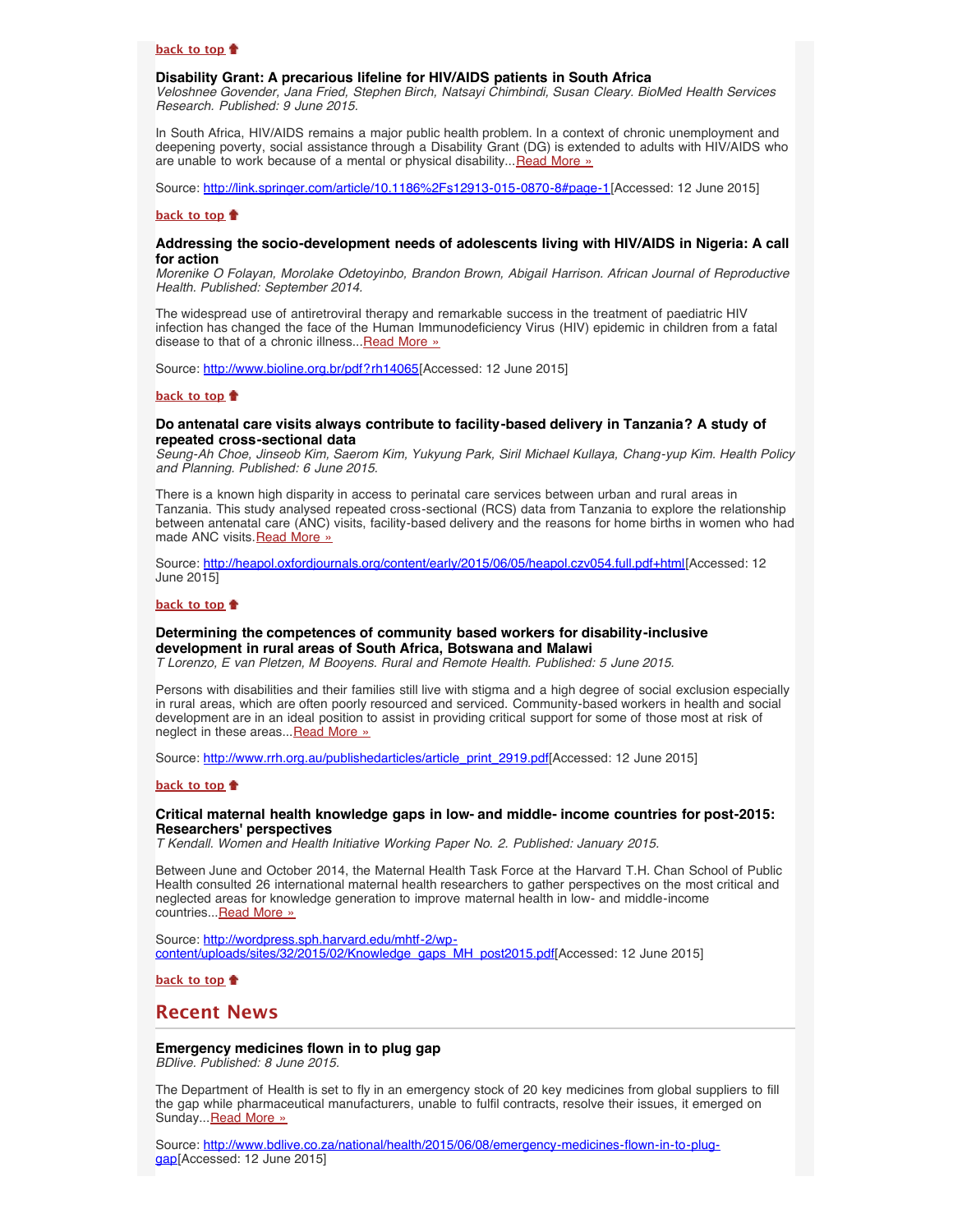## **[back to top](#page-0-2)**

# <span id="page-2-0"></span>**'Don't send us to the bush' say nurses**

*City Press. Published: 1 June 2015.*

If you live in a predominantly urban province such as Gauteng or areas of the Western Cape, you are less likely to stand in long queues to get help from a nurse - unlike those people living in largely rural provinces such as the Eastern Cape... [Read More »](http://www.hst.org.za/news/don-t-send-us-bush-say-nurses)

Source: [http://www.news24.com/SouthAfrica/News/Dont-send-us-to-the-bush-say-nurses-20150601\[](http://www.news24.com/SouthAfrica/News/Dont-send-us-to-the-bush-say-nurses-20150601)Accessed: 12 June 2015]

#### **[back to top](#page-0-2)**

#### <span id="page-2-1"></span>**Report: NHI far from reality but progress made in improving public health**

*Health-e News. Published: 1 June 2015.*

One common medical aid for all South Africans, as envisaged by government's proposed National Health Insurance (NHI) scheme, is many years away, but many of the country's 10 pilot sites are making progress... [Read More »](http://www.hst.org.za/news/nhi-far-reality-progress-made-improving-public-health)

Source: [http://www.health-e.org.za/2015/06/01/nhi-far-from-reality-but-progress-made-in-improving-public](http://www.health-e.org.za/2015/06/01/nhi-far-from-reality-but-progress-made-in-improving-public-health/)[health/\[](http://www.health-e.org.za/2015/06/01/nhi-far-from-reality-but-progress-made-in-improving-public-health/)Accessed: 12 June 2015]

## **[back to top](#page-0-2)**

### <span id="page-2-2"></span>**NHI: New system lets patients pick up medicine from shops** *Health-e News. Published: 1 June 2015.*

Patients in rural KwaZulu-Natal are able to pick up their medicine from a wide range of local pick-up points, in a national experiment aimed at cutting the long queues at hospital pharmacies.[Read More »](http://www.hst.org.za/news/nhi-new-system-lets-patients-pick-medicine-shops)

Source: [http://www.health-e.org.za/2015/06/01/new-system-lets-patients-pick-up-medicine-from](http://www.health-e.org.za/2015/06/01/new-system-lets-patients-pick-up-medicine-from-shops/)[shops/\[](http://www.health-e.org.za/2015/06/01/new-system-lets-patients-pick-up-medicine-from-shops/)Accessed: 12 June 2015]

### **[back to top](#page-0-2)**

## <span id="page-2-3"></span>**Many South African women become infected with HIV during pregnancy posing high risk of transmission to their infants**

*aidsmap. Published: 1 June 2015.*

There is a high risk of HIV seroconversion during pregnancy for women in South Africa, investigators report in the online journal PLOS One... [Read More »](http://www.hst.org.za/news/many-south-african-women-become-infected-hiv-during-pregnancy-posing-high-risk-transmission-the)

Source: [http://www.aidsmap.com/Many-South-African-women-become-infected-with-HIV-during-pregnancy](http://www.aidsmap.com/Many-South-African-women-become-infected-with-HIV-during-pregnancy-posing-high-risk-of-transmission-to-their-infants/page/2971288/)[posing-high-risk-of-transmission-to-their-infants/page/2971288/\[](http://www.aidsmap.com/Many-South-African-women-become-infected-with-HIV-during-pregnancy-posing-high-risk-of-transmission-to-their-infants/page/2971288/)Accessed: 12 June 2015]

#### **[back to top](#page-0-2)**

<span id="page-2-4"></span>**Condom use higher in young HIV-positive women with gender-equal views** *Medical News Today. Published: 2 May 2015.*

HIV-positive women under the age of 26 with more gender-equal views were more likely to have used a condom in their most recent sexual encounter, the study found. [Read More »](http://www.medicalnewstoday.com/articles/293252.php)

Source: [http://www.medicalnewstoday.com/articles/293252.php\[](http://www.medicalnewstoday.com/articles/293252.php)Accessed: 12 June 2015]

## **[back to top](#page-0-2)**

# <span id="page-2-5"></span>**450 South African nurses to undergo diabetes training as epidemic mounts**

*Health24. Published: 2 June 2015.*

Nurses have an important role to play in public health at every level of the healthcare system. In South Africa where diabetes is quickly becoming an epidemic, the role of our nurses is even more critical. [Read More »](http://www.hst.org.za/news/450-south-african-nurses-undergo-diabetes-training-epidemic-mounts)

Source: [http://www.health24.com/Medical/Diabetes/About-diabetes/450-South-African-nurses-to-undergo](http://www.health24.com/Medical/Diabetes/About-diabetes/450-South-African-nurses-to-undergo-diabetes-training-as-epidemic-mounts-20150602)[diabetes-training-as-epidemic-mounts-20150602\[](http://www.health24.com/Medical/Diabetes/About-diabetes/450-South-African-nurses-to-undergo-diabetes-training-as-epidemic-mounts-20150602)Accessed: 12 June 2015]

## **[back to top](#page-0-2)**

<span id="page-2-6"></span>**A nurse and a family kit help save children's lives** *UNICEF. Published: 29 May 2015.*

In the Democratic Republic of the Congo, a UNICEF-supported programme providing families with medicine and advice at home is a positive step towards reducing child mortality. [Read More »](http://www.hst.org.za/news/nurse-and-family-kit-help-save-children-s-lives)

Source: [http://www.unicef.org/infobycountry/drcongo\\_82141.html](http://www.unicef.org/infobycountry/drcongo_82141.html?utm_source=unicef_news&utm_medium=rss&utm_campaign=rss_link)[Accessed: 12 June 2015]

**[back to top](#page-0-2)**

# <span id="page-2-7"></span>**Training and Resources**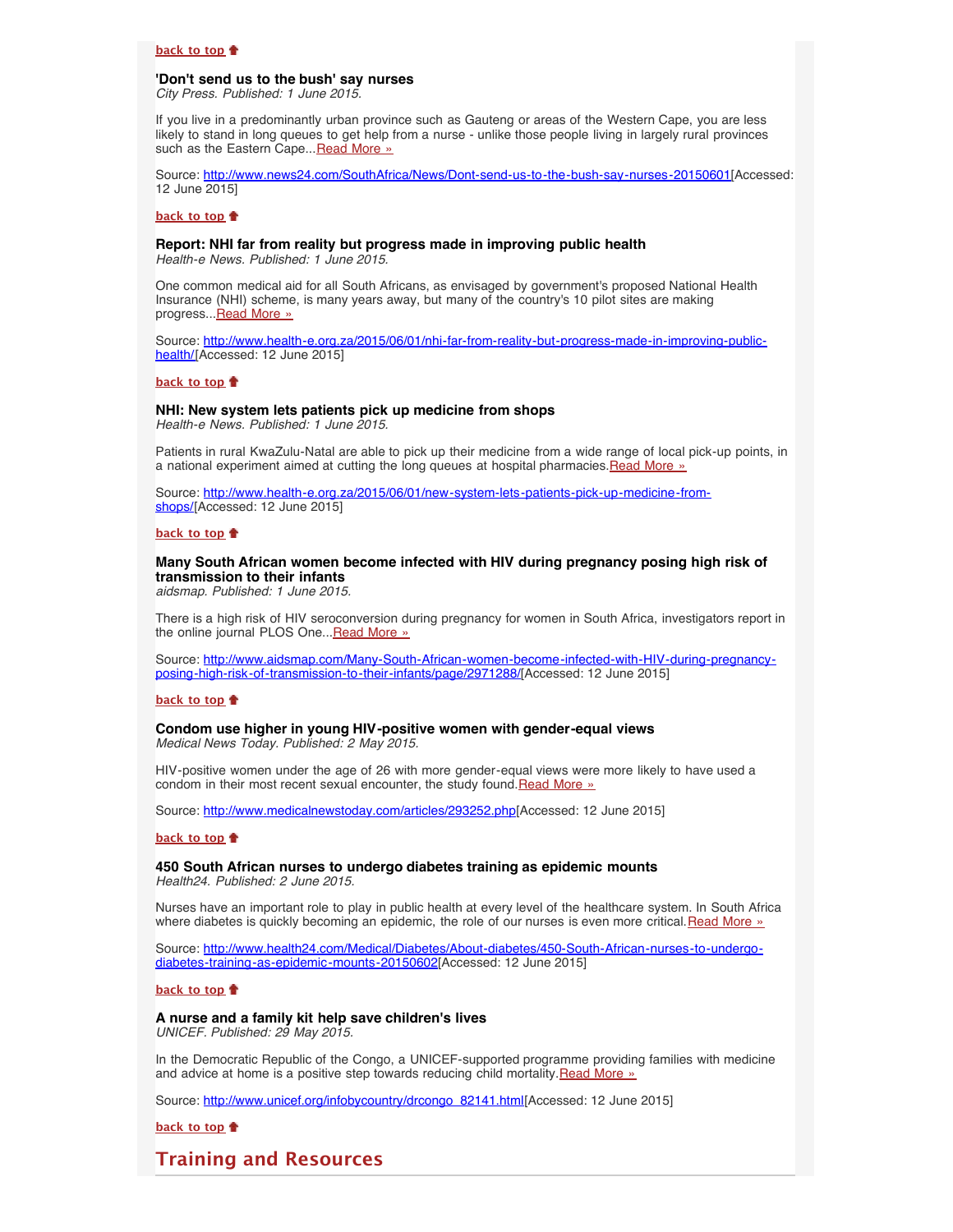## <span id="page-3-0"></span>**HIV Clinical Guidelines app**

*National Department of Health*

Launched by the Department of Health yesterday, this free app puts South Africa's HIV guidelines at the fingertips of health workers and patients. [Click Here»](http://www.hst.org.za/news/resource-hiv-clinical-guidelines-app)

## **[back to top](#page-0-2)**

## <span id="page-3-1"></span>**Primary Care 101**

*National Department of Health. Published: 2013/2014.*

Primary Care 101 is a symptom-based integrated clinical management guideline using an algorithmic approach for the management of common symptoms and chronic conditions in adults. The guidelines are intended for use by all health care practitioners working at primary care level in South Africa. [Click Here»](http://www.hst.org.za/publications/primary-health-care-101)

## **[back to top](#page-0-2)**

# <span id="page-3-2"></span>**Books, Publications, Reports and Manuals**

# <span id="page-3-3"></span>**Call for submissions - Emerging Public Health Practitioner Award**

*Health Systems Trust*

The South African Health Review Emerging Public Health Practitioner Award is offered to South African candidates under the age of 35 to submit a chapter dealing with public health or policy in South Africa for publication in the South African Health Review... [Click Here»](http://www.hst.org.za/news/call-submissions-emerging-public-health-practitioner-award)

#### **[back to top](#page-0-2)**

<span id="page-3-4"></span>**PEPFAR 3.0: Controlling the epidemic - delivering on the promise of an AIDS-free generation** *PEPFAR. Published: December 2014.*

When PEPFAR was launched in 2003, the word "emergency" in its name actually understated the problem. The world was facing a crisis, particularly in Africa where people were dying by the thousands because the antiretroviral therapy (ART) that was being used in the United States (U.S.) was not available in Africa. [Click](http://www.pepfar.gov/documents/organization/234744.pdf) [Here»](http://www.pepfar.gov/documents/organization/234744.pdf)

## **[back to top](#page-0-2)**

#### <span id="page-3-5"></span>**Annual Report 2014**

*Medicines Patent Pool. Published: 20 May 2015.*

The Medicines Patent Pool's (MPP) latest annual report documents progress in 2014 to improve access to HIV medicines for people living with the virus in developing countries. [Click Here»](http://www.medicinespatentpool.org/wp-content/uploads/MPP_Annual_Report_2014_web.pdf)

## **[back to top](#page-0-2)**

# <span id="page-3-6"></span>**Conferences and Events**

#### <span id="page-3-7"></span>**Global Health Congress**

*When: 25-27 June 2015 Venue: Oxford, England URL: <http://www.globalhealthcongress.org/>*

Chaired by Professor Angela Coulter of Oxford University's Nuffield Department of Population Health, this Oxford-based conference aims to bring together researchers who aim to promote health and wellbeing through improved health services in Europe and around the world.

## **[back to top](#page-0-2)**

#### <span id="page-3-8"></span>**3rd International Association of Social Sciences and Humanities in HIV (ASSHH) Conference** *When: 6-9 July 2015*

*Venue: Stellenbosch, South Africa URL: <http://www.asshhconference.org/>*

A warm welcome to the 3rd Conference of the Association for the Social Sciences and Humanities in HIV (ASSHH). As Conference Co-chairs, we have worked hard to develop an exciting programme for the meeting, which will bring together critically informed and theoretically engaged scholars and practitioners from a wide range of social science and humanities disciplines.

### **[back to top](#page-0-2)**

## <span id="page-3-9"></span>**Public Health Conference (PHC) 2015**

*When: 11-13 July 2015 Venue: Bangkok, Thailand URL: [http://www.publichealth-conference.org](http://www.publichealth-conference.org/)*

The conference is organized by Tomorrow People Organization - internationally recognized non-profit organisation with head quarters in Belgrade, Serbia. The official language of the conference is English. Attendance of delegates from more than 40 countries is expected.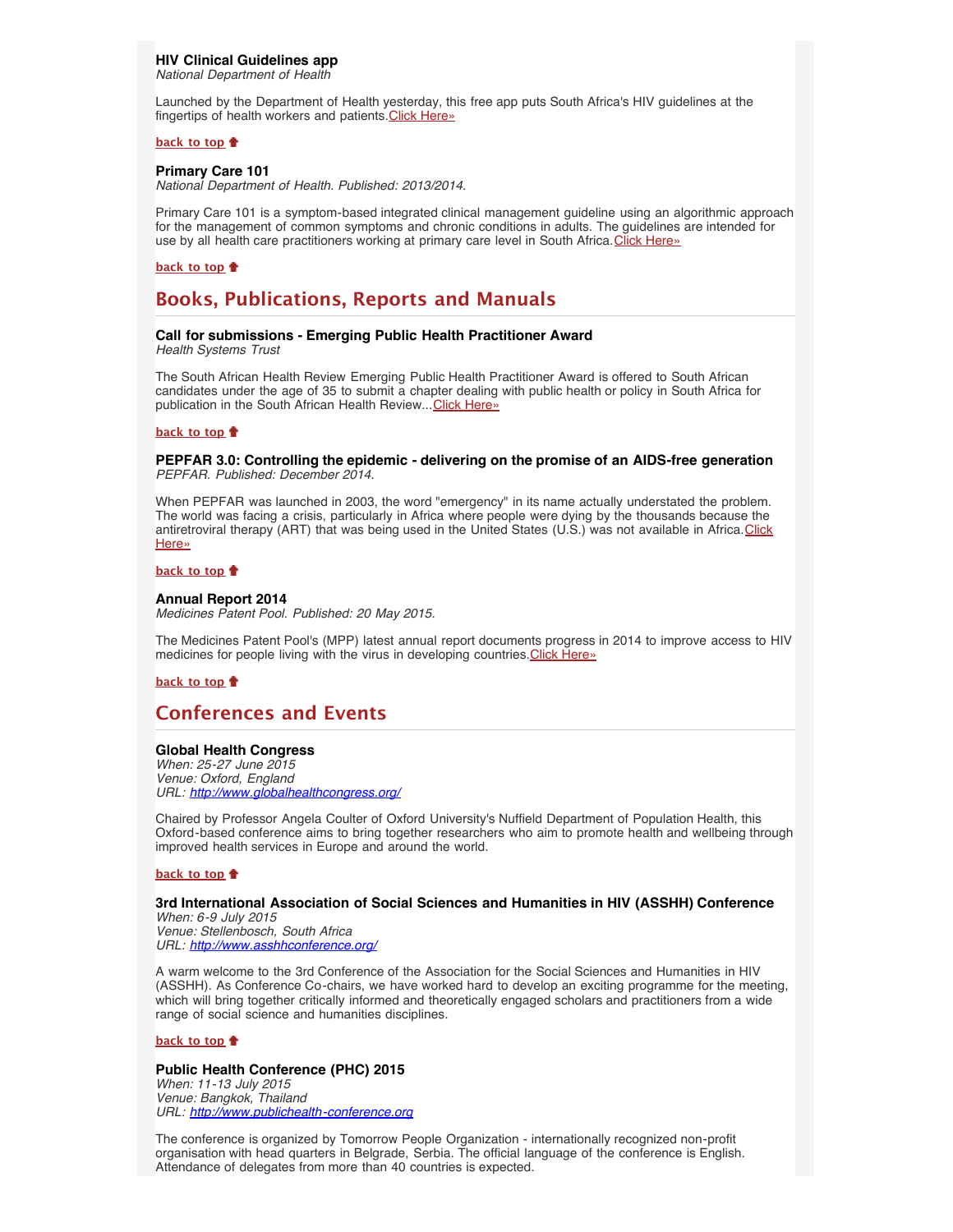## **[back to top](#page-0-2)**

<span id="page-4-0"></span>**AIDSImpact 2015 – 12th International Conference** *When: 28-31 July 2015 Venue: Amsterdam, Netherlands URL: <http://www.aidsimpact.com/2015/>*

AIDSImpact is an international behavioral and psychosocial science conference that addresses issues related to HIV/AIDS prevention, treatment and care, focusing both globally and on specific communities and countries hardest hit by the HIV/AIDS epidemic. AIDSImpact first convened in Amsterdam in 1991. Now, in 2015 the 12th AIDSImpact conference returns to the city.

## **[back to top](#page-0-2)**

# <span id="page-4-1"></span>**Medicines Utilisation Research in Africa (MURIA Group) - Botswana Workshop and Symposium**

*When: 27-29 July 2015 Venue: University of Botswana URL: <http://muria.nmmu.ac.za/Botswana-Workshop-and-Symposium-27-29-July-2015>*

The workshop and symposium are intended to develop and progress medicines utilisation research in Africa. The workshop will cater for all personnel including those just starting research in this area and those already undertaking medicine utilisation research. This will be achieved through two workshop streams (parallel sessions) and a one day symposium for researchers to present their projects and findings.

#### **[back to top](#page-0-2)**

#### <span id="page-4-2"></span>**Global Forum on Research and Innovation for Health 2015**

*When: 24-27 August 2015 Venue: Manila, Philippines URL: [http://www.forum2015.org](http://www.forum2015.org/)*

Forum 2015 is a unique global platform to promote the role of research and innovation in creating better health, enhancing equity and stimulating development. Join other policy-makers, business and non-profit leaders, international organizations, academic and research institutions, social entrepreneurs and key stakeholders, as we work together to shape the global health research agenda locally, regionally and globally.

#### **[back to top](#page-0-2)**

## <span id="page-4-3"></span>**5th Conference of the International Society for Child Indicators**

*When: 2-4 September 2015 Venue: University of Cape Town, South Africa URL: <http://isci2015.org/>*

The 5th Conference of the International Society for Child Indicators will be held on 2-4 September 2015 in the Kramer Law Building, University of Cape Town. Researchers, practitioners, policy makers and child advocates from across the world will gather for three days to share and discuss the latest child indicator research and implications for policy and interventions.

## **[back to top](#page-0-2)**

#### <span id="page-4-4"></span>**South African Disability 2015 Expo and Conference**

*When: 17-19 September 2015 Venue: The Pavilion on the Waterfront, Cape Town, South Africa URL: <http://www.ingadaevents.co.za/current/disability-cape-town>*

It is the only public showcase on the African continent where people with any kind of disability, their caregivers, families and friends can find the manufacturers, distributors, suppliers and service providers that offer everything necessary to improve the quality of life. The event advocates the full equality and participation of persons with disabilities into society and to empower and equip people by making a meaningful contribution to their lives.

### **[back to top](#page-0-2)**

## <span id="page-4-5"></span>**Rural Doctors Association of South Africa (RuDASA)**

*When: 23-26 September 2015 Venue: Mpumalanga, South Africa URL: <http://www.rudasa.org.za/>*

An annual RuDASA conference has been organised almost every year since 1996, and attracts a range of rural health professionals from all over the country. The conference is a much-anticipated, vibrant forum which combines a mixture of sessions ranging from clinical skills updates for and by a wide range of health professionals to emotive discussions and workshops on issues such as justice and equity.

#### **[back to top](#page-0-2)**

<span id="page-4-6"></span>**Public Health Association of South Africa (PHASA) Conference** *When: 7-9 October 2015 Venue: Southern Sun Elangeni, Durban, South Africa URL: [http://www.phasaconference.org.za](http://www.phasaconference.org.za/)*